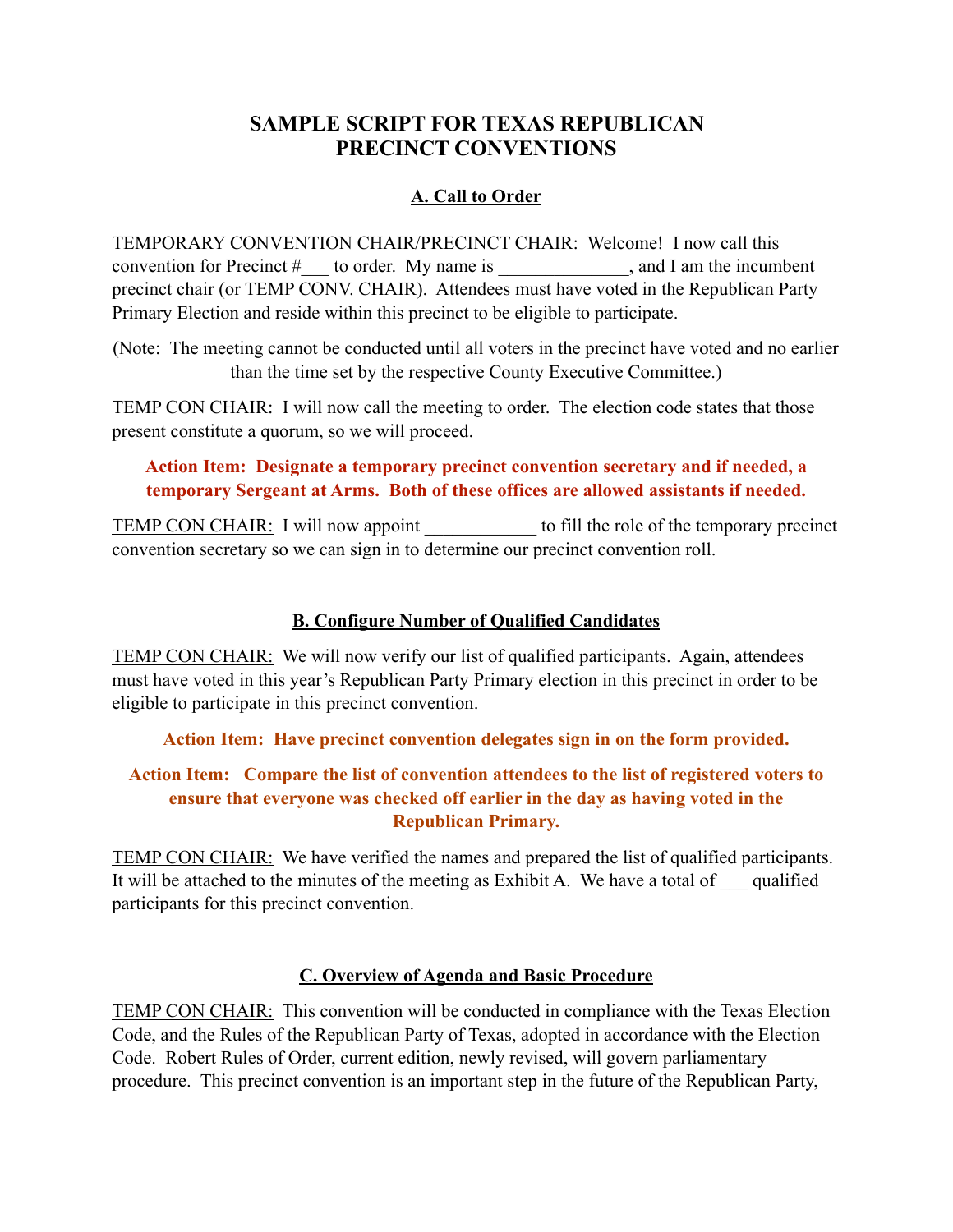and the actions we take here tonight will serve to influence important party decisions at subsequent conventions.

TEMP CON CHAIR: We will now elect permanent officers for the precinct convention. First we must elect a permanent convention chair. This office is for the duration of the convention only—it is not to become the actual precinct chair, who is duly elected by the primary voters at the polls.

# **D. Election of Permanent Officers**

TEMP CON CHAIR: Are there any nominations for permanent convention chair?

PARTICIPANT: I nominate (Although seconds are not required for nominations, they are in order.)

TEMP CON CHAIR: Are there any other nominations? (pause – if there are no other nominations continue, if there proceed to  $\qquad$ ) As there are no other nominations, all those in favor of as permanent convention chair say "Aye";

## ALL: Aye

TEMP CON CHAIR: All opposed, say "No" The Aye's have it. will now serve as the permanent convention chair.

(At this time, the permanent convention chair will preside).

PERMANENT CONVENTION CHAIR: Thank you for choosing me as your permanent convention chair. We will now elect a permanent convention secretary.

PERM CON CHAIR: Are there any nominations for permanent secretary?

PARTICIPANT: I nominate

PERM CON CHAIR: Are there any other nominations? (pause) As there are no other nominations, all those in favor of as permanent precinct convention secretary say "Aye"

ALL: Aye

PERM CON CHAIR: All opposed say "No"? (pause) \_\_\_\_\_\_\_ has been elected as our permanent convention secretary. Thank you for your service.

### **Action Item: If needed appoint a permanent assistant secretary, Sergeant at Arms and assistant.**

# **E. Announcement of County/District Convention**

**Action Item: Obtain the allotted number of delegates and alternates for your precinct from your County Chair. (This should be included in the envelope of information.)**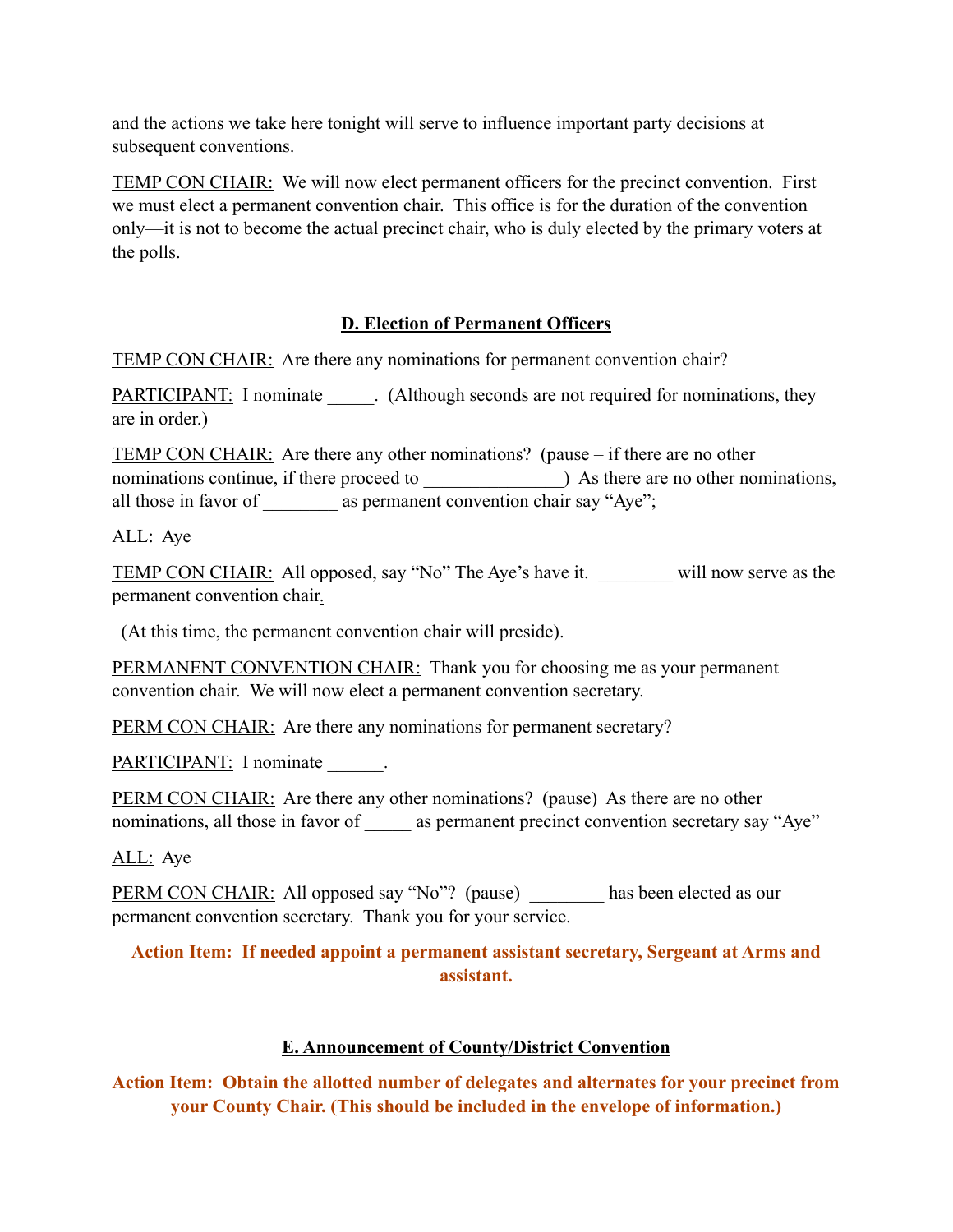PERM CON CHAIR: As permanent convention chair, I will now announce that <u>equalified</u> participants are present and that the convention is entitled to elect \_\_\_\_\_\_ delegates and \_\_\_\_\_ alternates to represent the precinct at our county convention. That convention will convene on Saturday, March 22nd. The time and location has been set by our County Executive Committee, and will take place at \_\_\_\_\_\_\_ at \_\_\_\_\_ am/pm. Delegates and alternates will receive notice of the meeting time, location, and agenda. Anyone wishing to serve on a committee for the county convention should let the county chair know of their interest in advance of the meeting.

#### **F. Election of Delegates and Alternates**

PERM CON CHAIR: One purpose of the precinct convention is to elect delegates and alternates to the county/senatorial district convention. Any participant may place a name in nomination. The convention first elects delegates and then alternates, both by majority vote. The precinct convention secretary must certify to the convention that all elected delegates and alternates are qualified by virtue of having voted in the Republican primary election in that precinct. Attendance at the precinct convention is not required in order to be elected to the county convention. However, the final list of delegates and alternates must be approved at the precinct convention. No additional names may be added once the precinct convention adjourns.

## **Action item: Select delegates. You may need to discuss the method on which you will choose delegates, either one at a time or as a slate. There could also be a blended process if necessary.**

## **Delegate nomination process: Electing one delegate at a time**

PERM CON CHAIR: Nominations for delegates to the County Convention are now in order. According to the Party, we are allowed delegates and alternates from our precinct. I have already received notice from \_\_\_ Republicans from our precinct who are not able to attend tonight's meeting because of their role as election judges but wish to attend the County Convention. They are:  $\qquad \qquad$ .

PARTICIPANT: I move we nominate these people. (If questions arise, be prepared to tell the delegates who these individuals are and their party activities).

PARTICIPANT: I move to vote on each individual separately.

PERM CON CHAIR: This motion is in order and, according to Robert's Rules of Order, when a motion contains a series of unrelated items, each item must be voted on separately upon the demand of one member. So we will consider each person separately.

PARTICIPANT: I move we nominate as a delegate for the county convention.

PERM CON CHAIR: All in favor of the motion to elect as a delegate for the county convention say "Aye." (Continue this process until this delegate list is full).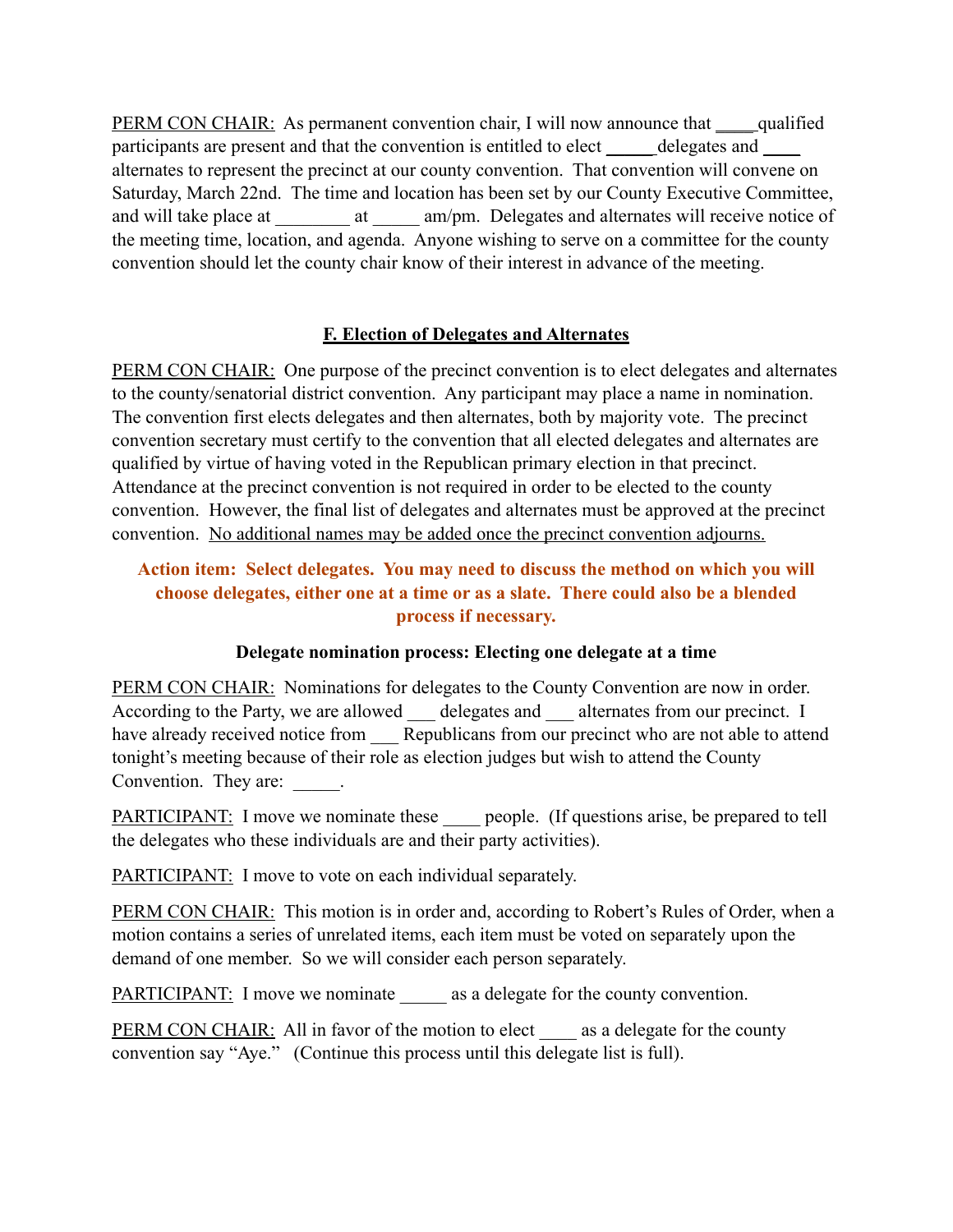#### **Delegate selection process: Electing a slate of delegates at once**

PERM CON CHAIR: Let's determine our list of delegates and alternates to the county convention. We can develop a list of those who wish to attend and are able to make the convention on March 22 and approve that slate of delegates and alternates in full.

PARTICIPANT: I make a motion to adopt a slate of delegates.

PERM CON CHAIR: All in favor, say "Aye." All opposed, say "Nay."

### **Action item: Compile list of delegates and alternates. Once the list is compiled by the secretary, place the list before the convention delegates.**

PERM CON CHAIR: We have a list of delegates and alternates compiled. The delegates from precinct  $\#$  are [list]; the alternates from precinct  $\#$  are [list]. All in favor of this list of delegates and alternates, say "Aye."

PERM CON CHAIR: The delegates and alternates have thus been selected, and the list of such will appear with the minutes of this meeting as Exhibit B (delegates) and Exhibit C (alternates.)

## **G. Consideration of Resolutions**

PERM CON CHAIR: The next order of business is the Consideration of Resolutions. As permanent convention chair, I will ask that any lengthy resolutions that are to be brought before this body must be placed in writing. Are there any resolutions to consider? (Be prepared to explain what a resolution is).

PARTICIPANT: Mr/Madame Chair, I move we adopt the following resolution regarding . I have brought a resolution already written up to be read aloud.

PERM CON SECRETARY: I will now read the proposed resolution out loud.

PERM CON CHAIR: Thank you for submitting your resolution. Do I hear a motion to adopt the resolution on the floor?

PARTICIPANT: I move that we adopt the resolution.

PERM CON CHAIR: Okay, do we have any discussion? (Pause to allow for discussion. Amendments are in order at this time). All in favor of the resolution say "Aye." (Pause.) All opposed, say "Nay."

(Continue until all resolutions are completed).

PERM CON CHAIR: (At conclusion of resolutions). These resolutions will be sent on to the county/district convention for review and possible adoption by the county/district convention platform committee.